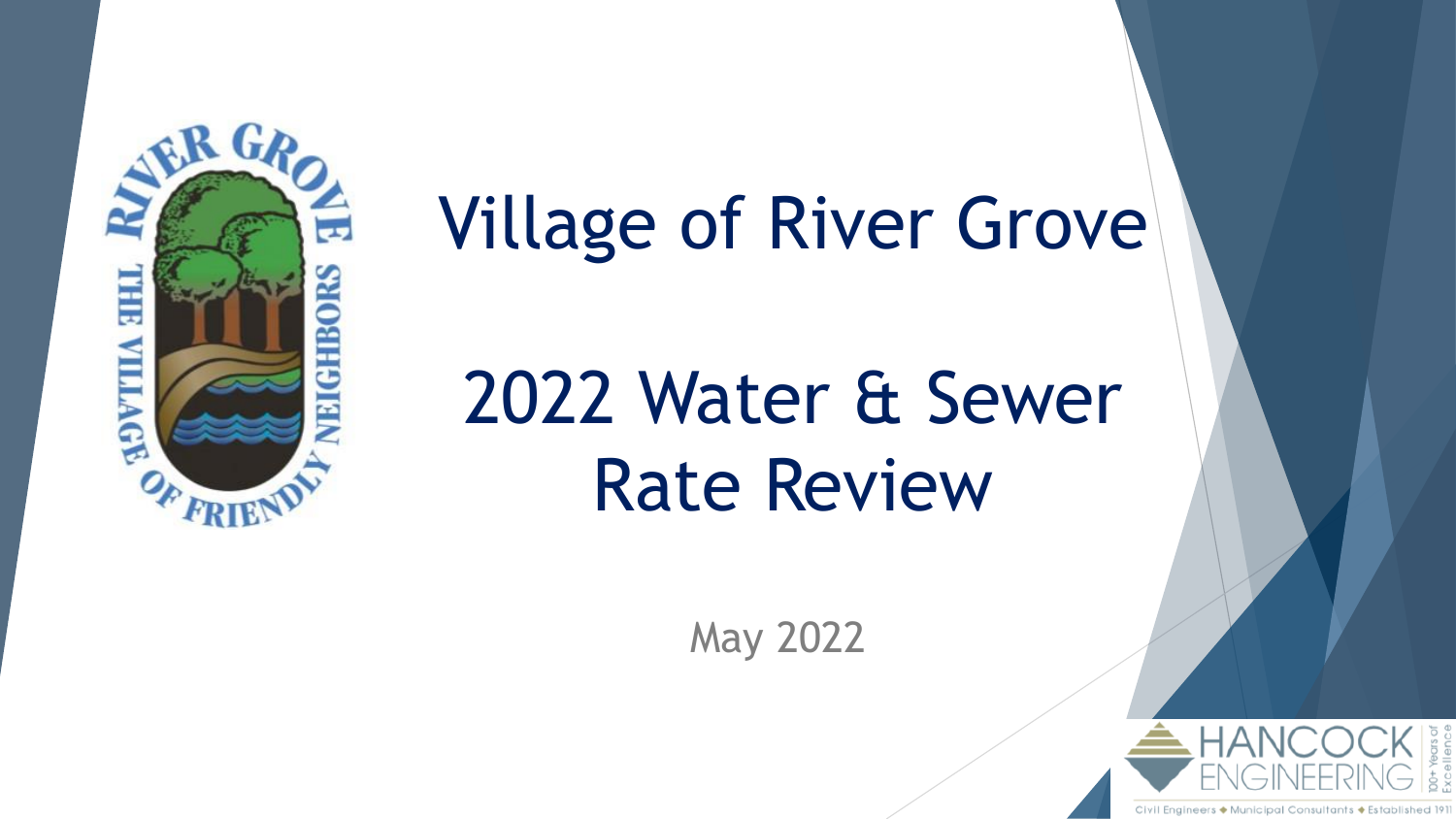

Our office has completed a review of the Village's current water and sewer rates in regards their ability to fund the cost of water purchased, as well as the operations, maintenance, and long-term capital infrastructure of the water and sewer system.

The Water & Sewer Fund of the Village is considered and enterprise fund, and as such the costs associated with operation, maintenance, repairs and replacement of the water and sewer systems should be supported by the rate structure used to pay for the use of these items.

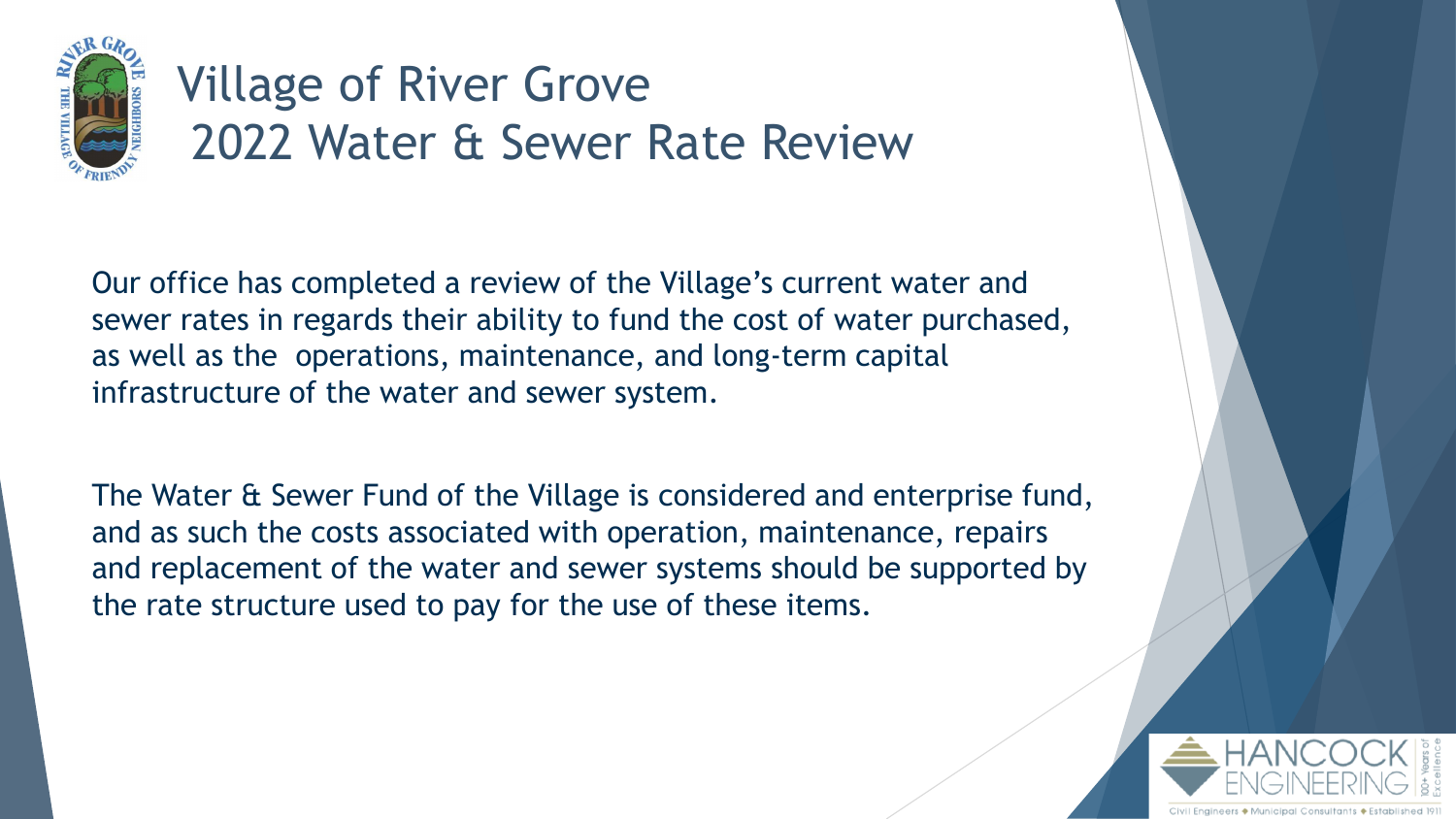

#### **Water Usage**

- ▶ The Village's water system provides potable water to approximately 10,000 residents and employees of 100 businesses each day.
- $\blacktriangleright$  Additionally the Village supplies water for a high school, two elementary schools, Triton College and the Oak Park Country Club.
- ▶ The Village system is also utilized to provide fire protection for approximately 500 residential, commercial and institutional structures within the Village limits.

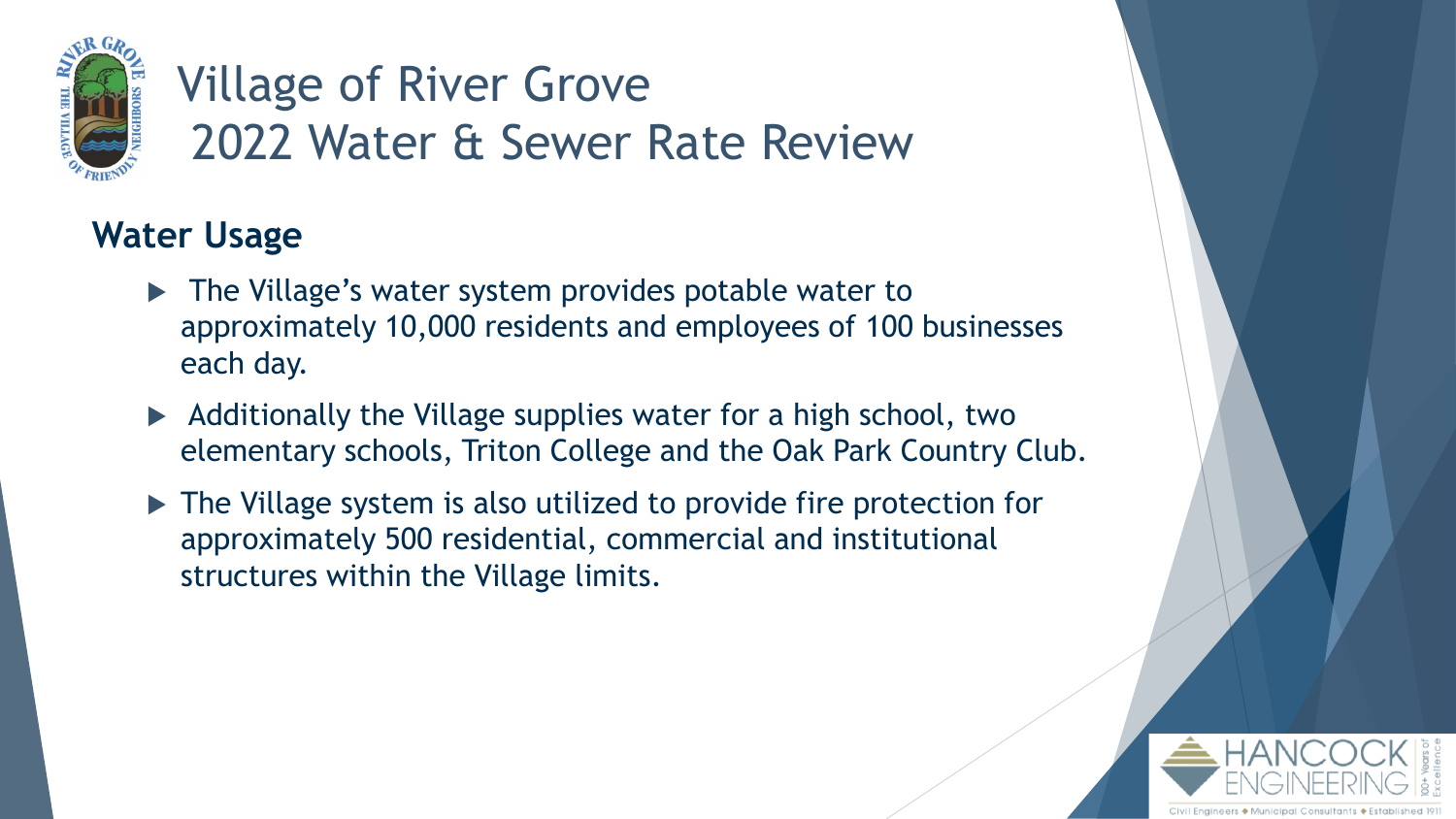

The following are items that some key facts regarding the water and sewer rate:

- ▶ Volume of Water Purchased from City of Chicago
- ▶ Volume of Water Metered & Invoiced
- Village's Fixed Cost for the Operations and Maintenance of the systems
	- ▶ 2022 Water Budget \$2,824,000
	- ▶ 2022 Sewer Budget \$ 189,000
- Village's Long-Term Capital Infrastructure Plan for water and sewer systems
	- ▶ 2022 Capital Improvements \$977,000

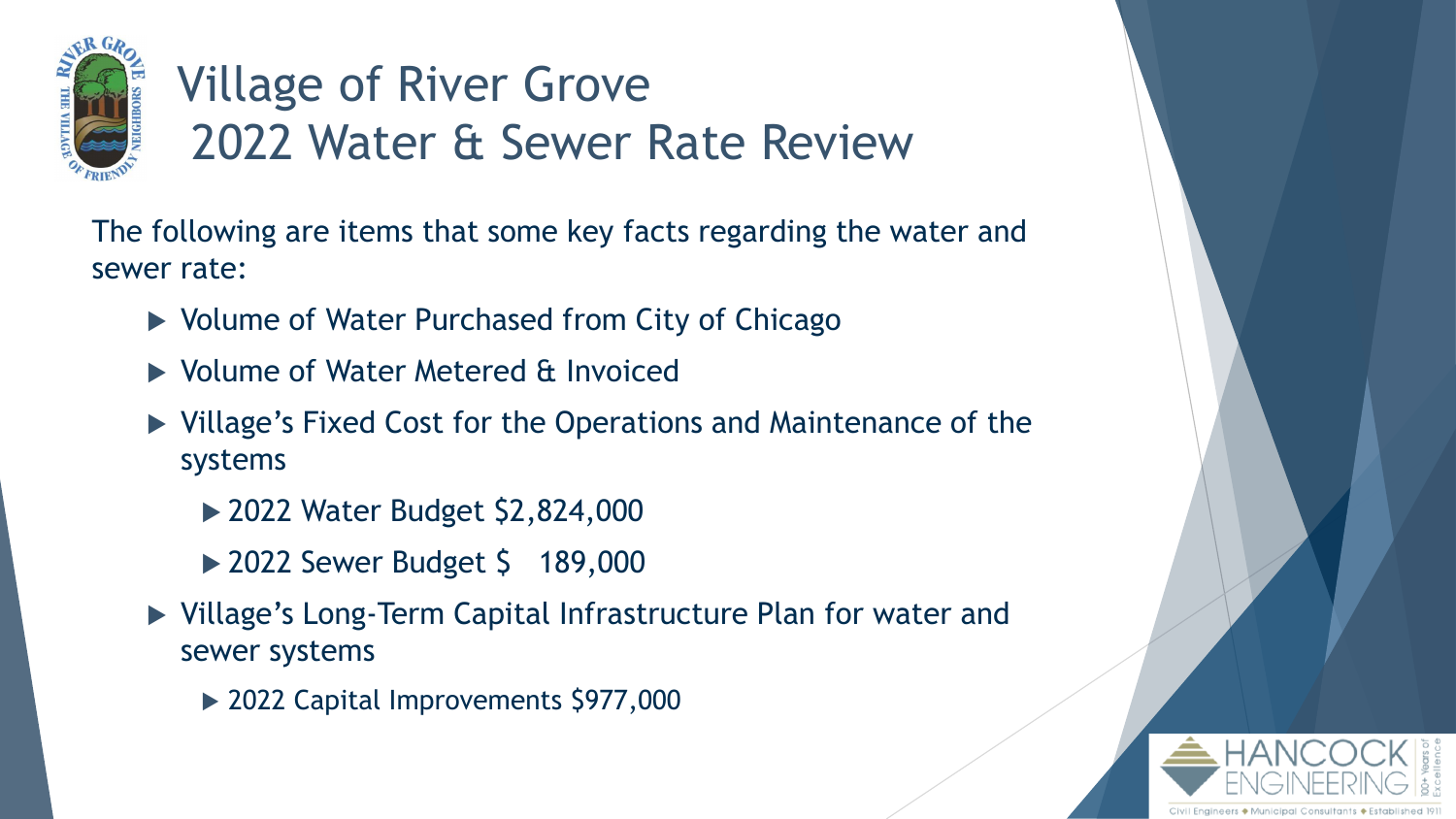

Current Water Rate Ordinance (effective October 1, 2018)

- Residential Customers: Ten dollars thirty-five cents (\$10.35) shall be charged per each one thousand (1,000) gallons used.
- ▶ Commercial Customers: Eleven dollars sixty-eight cents (\$11.68) shall be charged per each one thousand (1,000) gallons used.
- Minimum Monthly Charges: All residential customers are subject to a minimum monthly charge of ten dollars thirty-five cents (\$10.35) and all commercial customers are subject to a minimum monthly charge of eleven dollars sixty-eight cents (\$11.68)
- $\blacktriangleright$  The amount shall be increased by up to three percent (3%) on the 1st day of June each year hereafter, plus any increase in rates imposed upon the Village by the City of Chicago in the future for such water for all customers unless otherwise provided for herein.

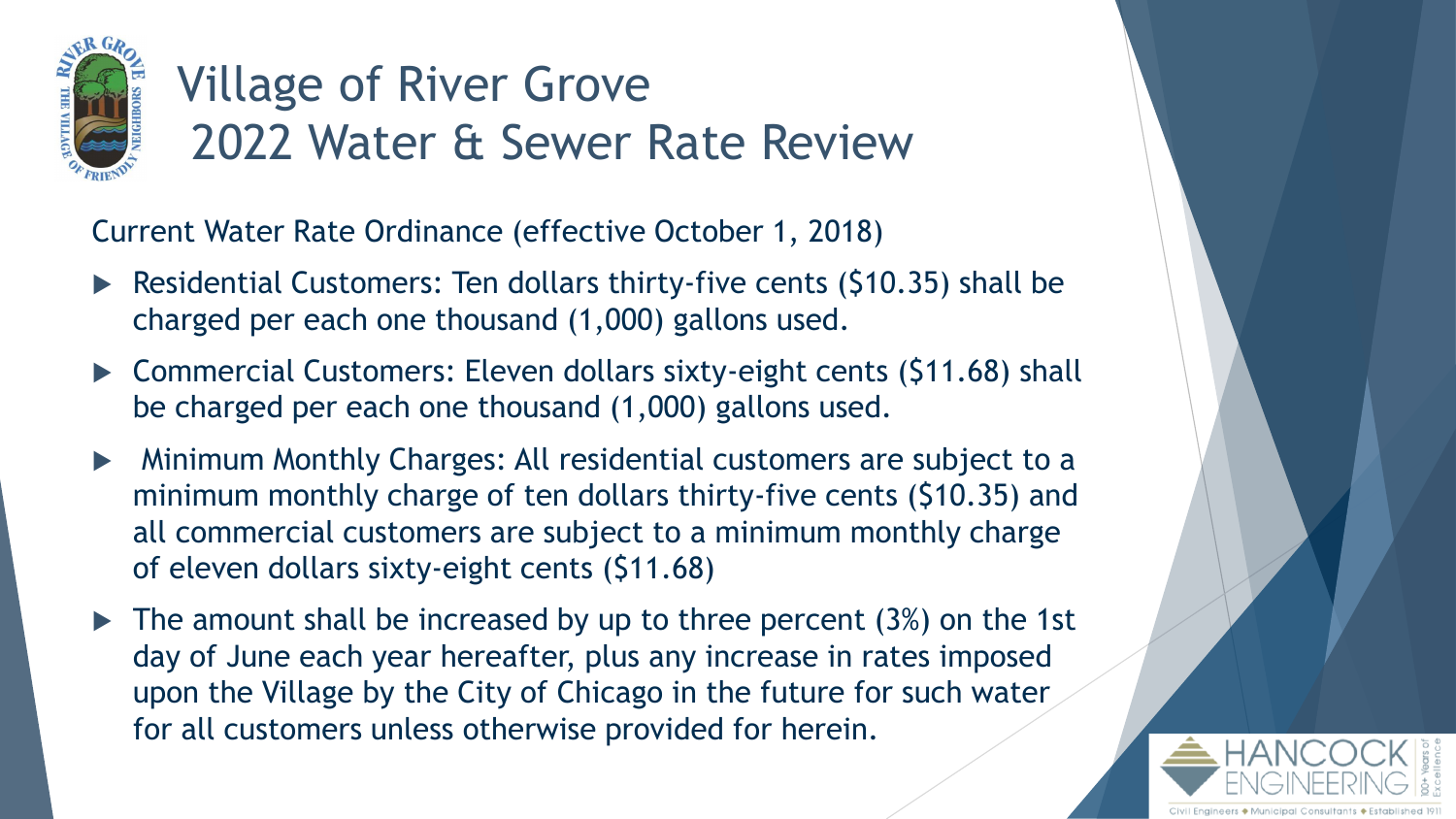

The following are some key facts regarding the water and sewer rate:

- **1. The Village last increased its water rate in October of 2018. The sewer rate has been unchanged since 2006.**
- **2. The Village recently received its annual increase from the City of Chicago, the fourth such increase since the Village last adjusted it water rate in October of 2018.**
- **3. The Village deferred adjusting the rate in 2019 increase due to it proximity to the 2018 adjustment.**
- **4. The Village deferred adjusting in 2020 and 2021 rate adjustments due to uncertainties of the impact of COVID on its residents.**
- **5. During the last two years review of the Village - General Funds expenses, which are used to determine the Village's tax levy, it was noted that certain costs related to the operations of the sewer and water had historically been under the general fund and that these costs were more appropriately reclassified as to the Water & Sewer Enterprise fund**

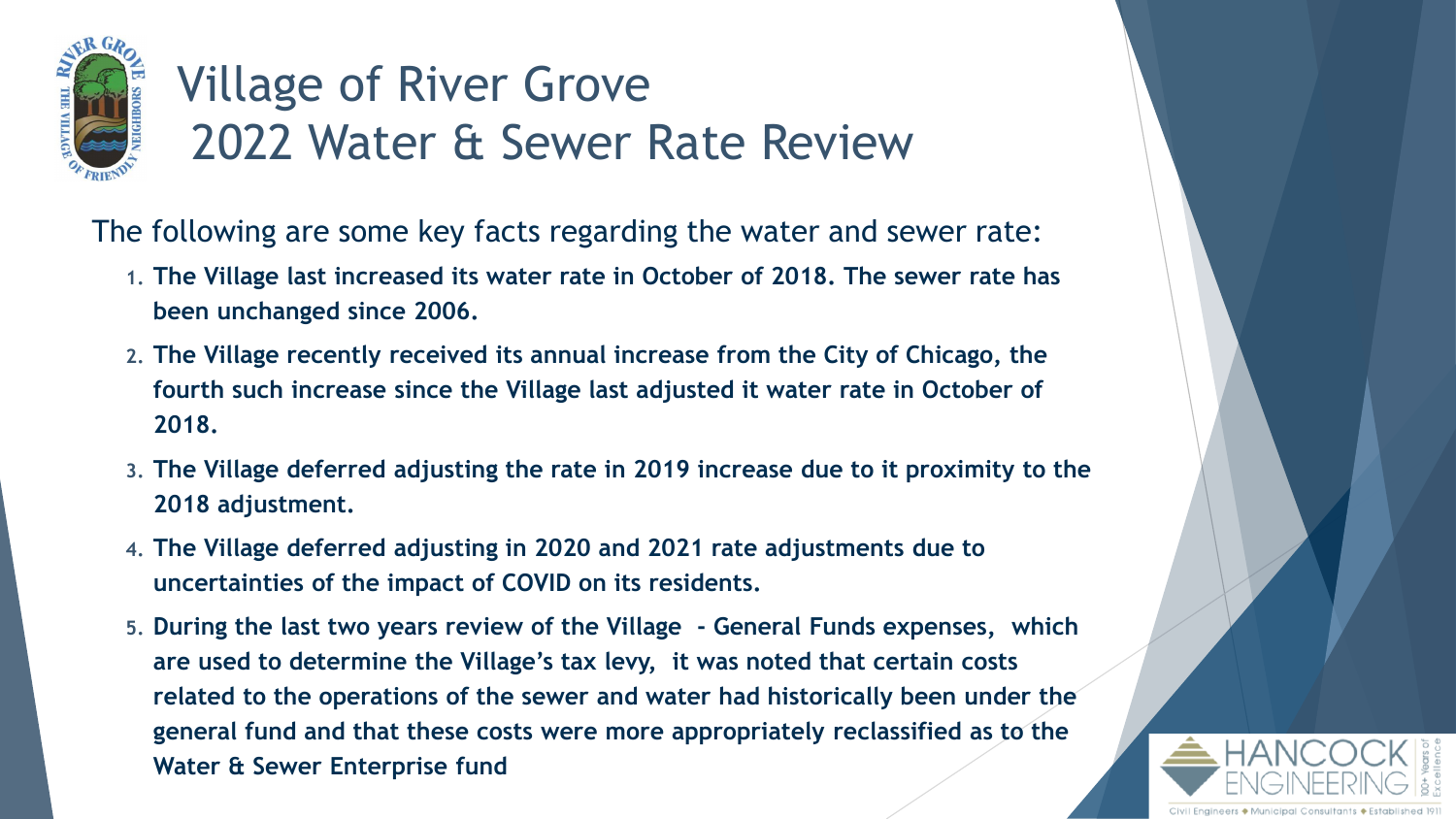

#### **Water Purchased and Sold**



**Water Purchased & Sold**

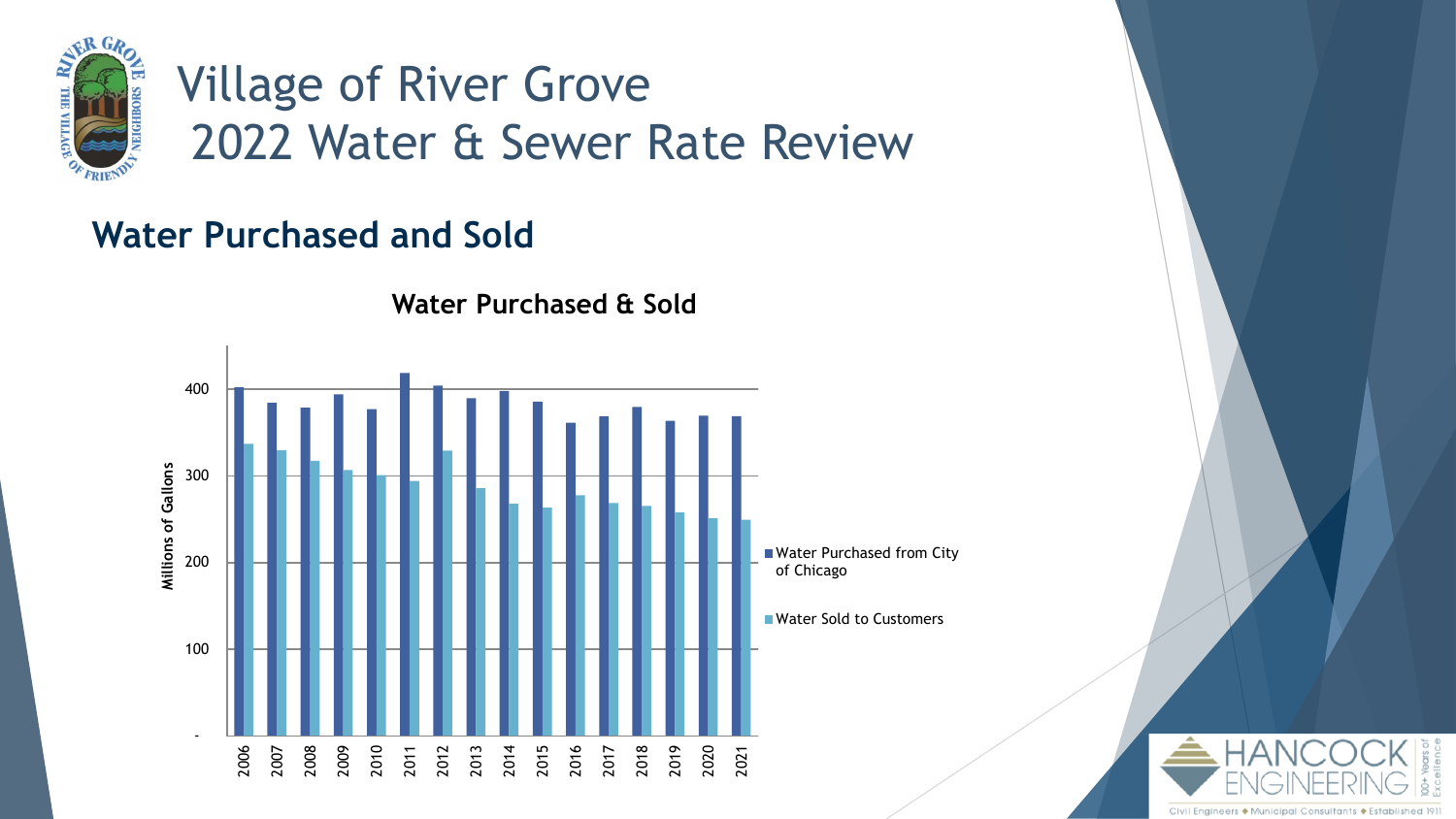

#### **System Water Loss**



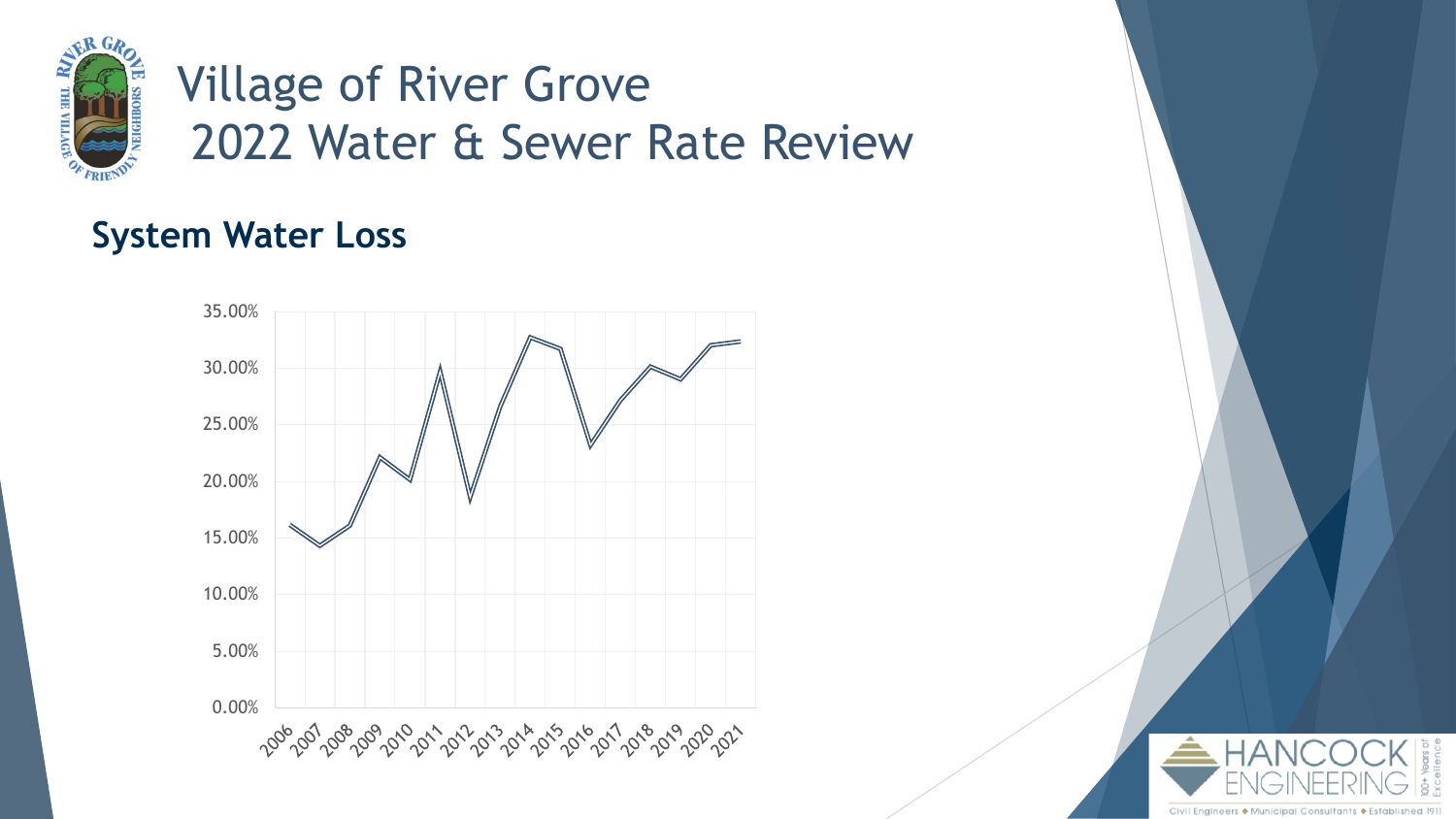

#### **Water System Rate Cost Changes Since 2018:**

- **Cost of Water -** The City of Chicago has raised its water rate from \$3.94 to \$4.33 per 1,000 gallon since 2018, **an increase of \$0.39.**
- **Recovery Cost, Unmetered Water –** The amount of water purchased that is not sold is currently 32% and the Village needs to increase the cost from \$1.49 to \$1.90, **an increase of \$0.41**.
- **► Maintenance & Operations As mentioned the Village has reviewed its** general fund and appropriately reclassified the costs that should be in the water fund (compensation, benefits, positions), these changes increased the operational and mainatenece costs by \$349,000 which **increases the water rate by \$1.90**.
- **Long-term Capital Plan –** These are costs intended to fund the replacement of the Villages aged water system over time and based on inflation costs in construction these have seen **an increase of \$0.15.**

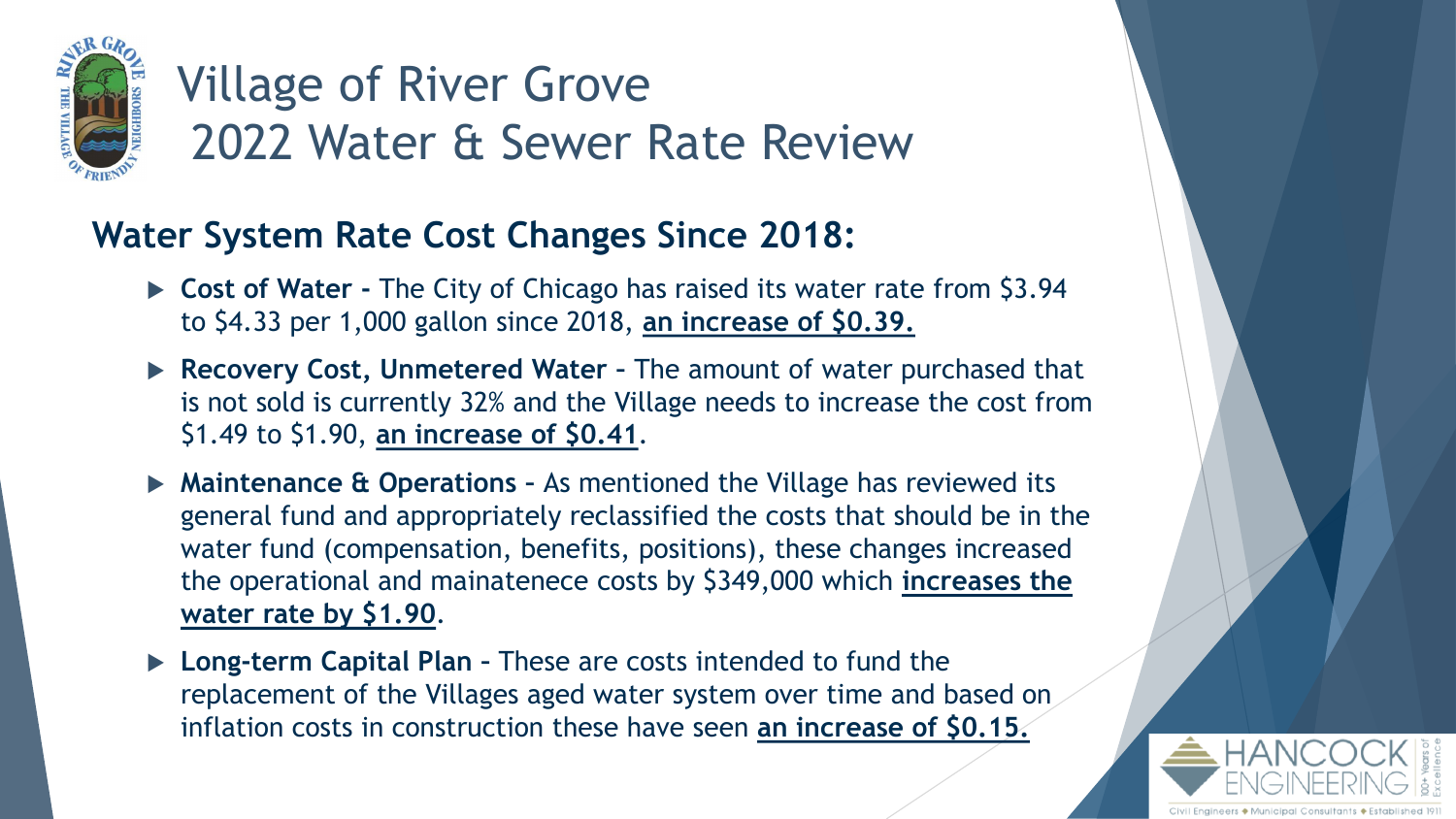

#### **Water & Sewer Budget:**

The rates the Village currently charges do not support the costs for water purchased, and the operations, maintenance, repairs and capital improvements on the water and sewer systems.

The 2022 Budget has the following projected expenses:

| <b>Water Purchase:</b>                 | \$1,450,000 |
|----------------------------------------|-------------|
| Maintenance & Operations:              | \$1,370,000 |
| <b>Annual Capital Outlays:</b>         | \$193,000   |
| Long-Term Capital:                     | \$977,000   |
| <b>Total Budget Water &amp; Sewer:</b> | \$3,990,000 |

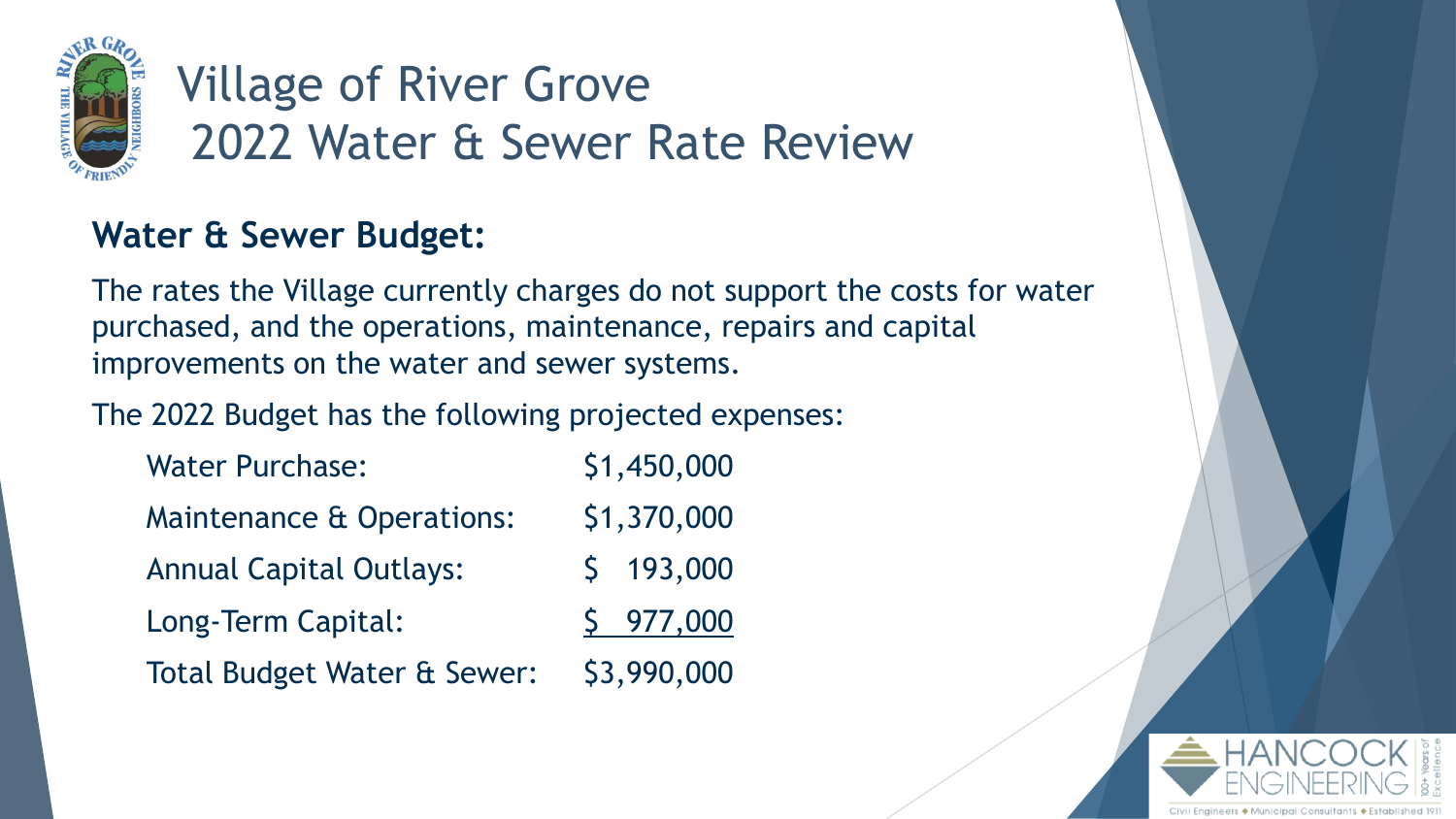

#### **Water & Sewer Rate**

The recommended rates for 2022 address the following:

- $\blacktriangleright$  The adjustment in the water rate reflects the increases the Village deferred in the last three years.
- ▶ The adjustment in the sewer rate addresses the change in allocation of costs appropriately to the Sewer & water Fund made during the tax levy review.

These adjustments will allow the Village to maintain funding necessary to maintain the long-term capital infrastructure program.